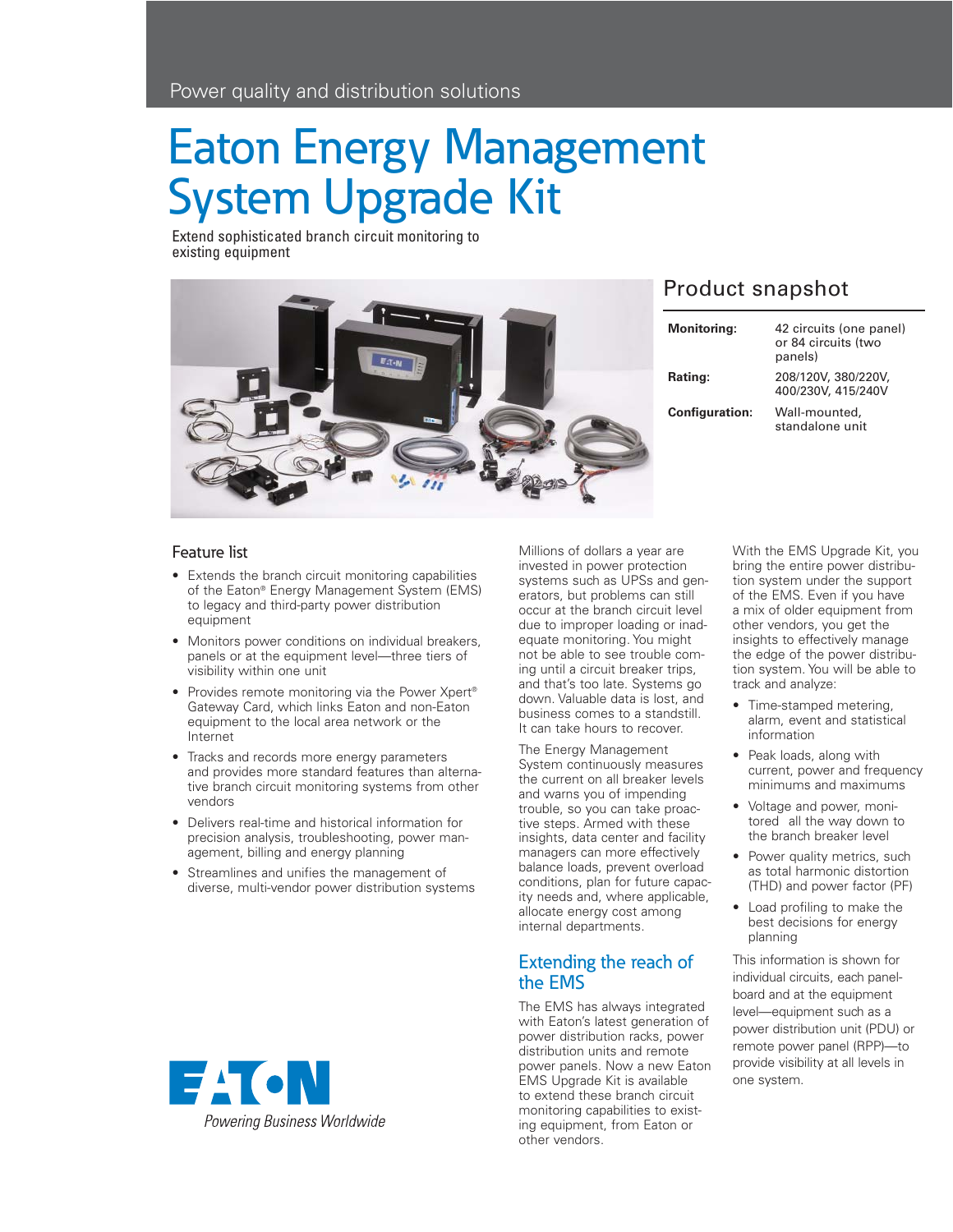# A practical, affordable solution for precision power management

The EMS Upgrade Kit includes an enclosure that can be mounted on existing power distribution equipment or on a wall with the provided mounting kit. The enclosure supports one or two panels and an optional LCD. A single-panel unit monitors up to 42 circuits; a two-panel unit monitors up to 84 circuits in a standard, three-phase panelboard. Current transformers (CTs) monitor branch circuits in connected panelboards—measuring and storing energy parameters for each individual circuit—so you can manage power with greater precision.

### Easy to deploy and use

The EMS Upgrade Kit is a packaged, pre-tested, standalone solution. It is designed for upgrade into existing Eaton and third party PDUs, RPPs, panelboards or other equipment. The unit comes with its own bracket for wall-mounting and can be installed without disconnecting the branch circuit wiring to the loads. An easy-to-use software tool is included to configure start-up settings and options. No preventive maintenance or annual calibration is required. You gain new insight into power distribution without adding complexity to the infrastructure.

# Visibility and control from anywhere

A Power Xpert Gateway Card installed in an X-Slot® communication bay enables remote monitoring over an Ethernet network. You can view detailed power parameters using a Web browser, an SNMP-compatible network management system or a Modbus TCPcompatible building management system. The system can even be configured to e-mail event notifications when alarm conditions arise.

### Important power information at a glance

A large, local LCD—eight lines by 40 characters (many times larger than competitors' offerings)—is a popular option. This display delivers a rich array of information about status, events and alarms at any level. Navigate easily through system functions using buttons and contextual menus that are organized into logical categories.



| <b>What it does</b>                                                                                     |                        | <b>ON</b> | This green LED shows power is on and                            |
|---------------------------------------------------------------------------------------------------------|------------------------|-----------|-----------------------------------------------------------------|
| Displays lists of active or historical system events                                                    |                        |           | connected equipment is working normally                         |
| Displays detailed input and output parameters and status<br>for any branch circuit or panel             |                        |           | This yellow Overload LED notifies local                         |
| Displays a load profile for the previous 23 months and<br>real-time values for the current month        |                        |           | users of an overload condition on any phase                     |
| Makes it easy to set up system options (such as time/date)<br>and clear the history log or load profile | $\mathbf{3}^{\dagger}$ |           | A flashing or solid red LED alerts users to<br>alarm conditions |
|                                                                                                         |                        |           |                                                                 |

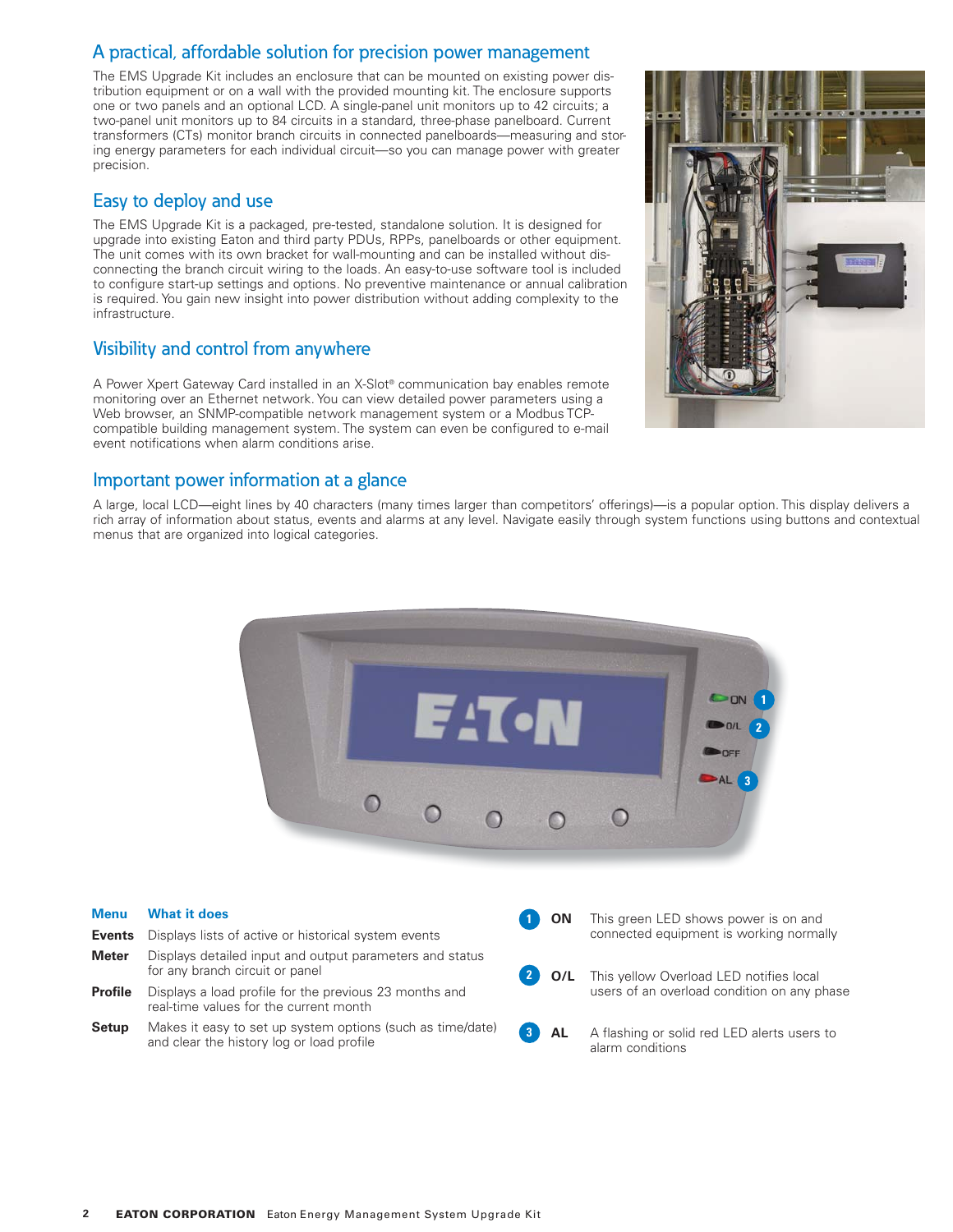# Customize for your unique needs

Available options for the EMS Upgrade Kit:

- Single panel (42 circuits) or dual panel (84 circuits)
- 208/120V, 380/220V, 400/230V, 415/240V rating
- LCD for local indication of energy consumption
- Conduit box for enhanced wiring harness protection
- Main input monitoring rated up to 400A
- Subfeed breaker monitoring
- 100A optional branch CTs, (standard 75A CTs are included)
- Temperature and humidity monitoring with the optional Eaton Environmental Monitoring Probe (EMP)

### Cost-effective insurance against tripped circuits and unplanned shutdowns

Branch circuit monitoring technology has been field-proven for years. Recent advances in technology and design have made these capabilities more affordable than ever. When comparing features and technical specifications of different systems, you will quickly see that the EMS provides more all-in-one functionality than other vendors' offerings. It has the most standard features and the broadest list of measured and reported parameters.

With the EMS Upgrade Kit, now you can extend this extra layer of visibility and control to distribution equipment that was never designed to include those capabilities. Find out more about how the Eaton EMS and its Upgrade Kit can unify the management of your diverse, multi-vendor power distribution system.

Contact us at **1.800.356.5794** or visit us on the Web at **www.eaton.com/powerware**.

**Split core CTs allow branch circuit current monitoring without having to disconnect critical loads.**





**Clamp-on voltage sensors attach to existing branch circuits and monitor voltage while powering the electronics module.**

# Technical specifications<sup>1</sup>

| <b>Dimensions</b>                                                                                                                                                   | $H \times W \times D$ inches, (mm)                                                                                                                                                                                                          | Weight,<br>lb (kg)                                    |
|---------------------------------------------------------------------------------------------------------------------------------------------------------------------|---------------------------------------------------------------------------------------------------------------------------------------------------------------------------------------------------------------------------------------------|-------------------------------------------------------|
| Electronics<br>module<br>(without display,<br>with mounting bracket)                                                                                                | $11.30 \times 15.24 \times 4.45$ (287 x 387 x 113) 17.0 (7.7)                                                                                                                                                                               |                                                       |
| Mounting<br>bracket                                                                                                                                                 |                                                                                                                                                                                                                                             | 3.4(1.5)                                              |
| Conduit box<br>(each side)                                                                                                                                          | $11.30 \times 5.04 \times 4.45$ (287 x 128 x 113)                                                                                                                                                                                           | 3.6(1.6)                                              |
| Split-core CTs (each)<br>Branch circuit. 75A<br>Branch circuit 100A<br>Main input, neutral<br>subfeed, 400A<br>Input ground, 100A<br><b>General characteristics</b> | $1.50 \times 1.02 \times 1.02$ (38 $\times$ 26 $\times$ 26)<br>$2.00 \times 1.57 \times 1.18$ (51 $\times$ 40 $\times$ 30)<br>$3.94 \times 3.78 \times 1.81$ (100 x 96 x 46)<br>$2.76 \times 2.60 \times 1.30$ (70 $\times$ 66 $\times$ 33) | 0.145(0.068)<br>0.22(0.1)<br>1.56(0.71)<br>1.13(0.51) |
|                                                                                                                                                                     | Up to 84 branch circuits (two panels) monitored on a single display                                                                                                                                                                         |                                                       |
| Nominal voltage                                                                                                                                                     | 380/220V, 400/230V, 415/240V - international<br>208/120V - domestic                                                                                                                                                                         |                                                       |
| Nominal<br>frequency (range)                                                                                                                                        | 50/60 Hz (45-65 Hz)                                                                                                                                                                                                                         |                                                       |
| Input voltage<br>configuration                                                                                                                                      | Panel 1: 3 wire $+ N + GND$<br>Panel 2: 3 wire $+$ N                                                                                                                                                                                        |                                                       |

### **System monitoring**

| <b>Meters and load profiling points:</b>                 |                                                                                                                                                        |  |
|----------------------------------------------------------|--------------------------------------------------------------------------------------------------------------------------------------------------------|--|
| Input1 V12 min/max                                       | Input2 V23 min/max                                                                                                                                     |  |
| Input1 V23 min/max                                       | Input2 V31 min/max                                                                                                                                     |  |
| Input1 V31 min/max                                       | Input2 ACUV total time                                                                                                                                 |  |
| Input1 ACUV total time                                   | Input2 I1 min/max (with optional<br>Main CTs installed)<br>Input2 I2 min/max (with optional<br>Main CTs installed)<br>Input2 I3 min/max (with optional |  |
| Input1 I1 min/max (with optional<br>Main CTs installed)  |                                                                                                                                                        |  |
| Input1 I2 min/max (with optional<br>Main CTs installed)  |                                                                                                                                                        |  |
| Input1 I3 min/max (with<br>optional Main CTs installed)  | Main CTs installed)<br>Input2 V12 THD max                                                                                                              |  |
| Input1 V12 THD max                                       | Input2 V23 THD max                                                                                                                                     |  |
| Input1 V23 THD max                                       | Input2 V31 THD max                                                                                                                                     |  |
| Input1 V31 THD max                                       | Input2 frequency min/max                                                                                                                               |  |
| Input1 frequency min/max                                 | Input2 kVA min/max (with optiona<br>Main CTs installed)<br>Input2 PF min/max (with optional<br>Main CTs installed)<br>GND I min/max                    |  |
| Input1 kVA min/max (with optional<br>Main CTs installed) |                                                                                                                                                        |  |
| Input1 PF min/max (with optional<br>Main CTs installed)  |                                                                                                                                                        |  |
| Input2 V12 min/max                                       | NEU I min/max                                                                                                                                          |  |
|                                                          |                                                                                                                                                        |  |

(with optional